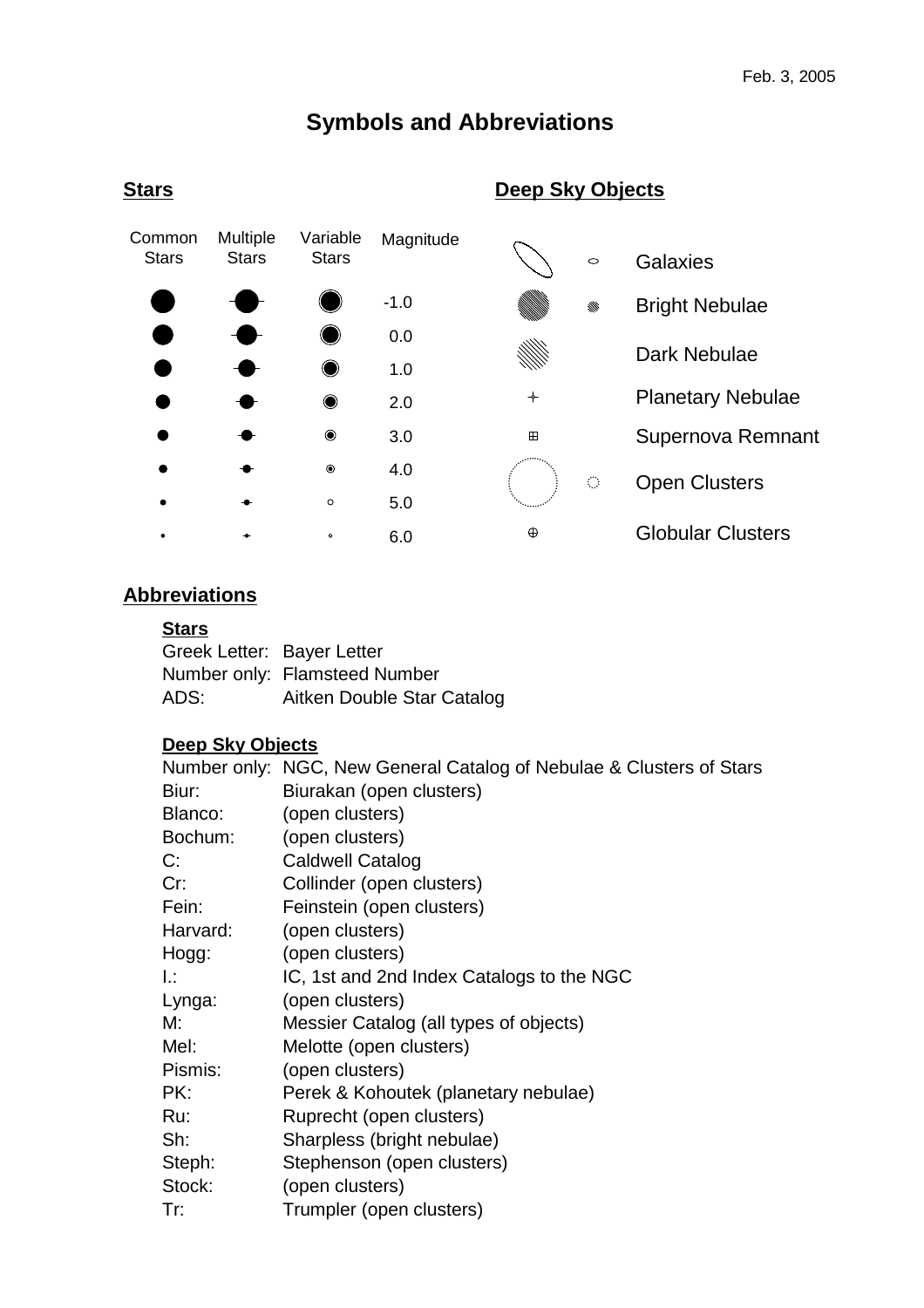## **Using the Charts**





**Date**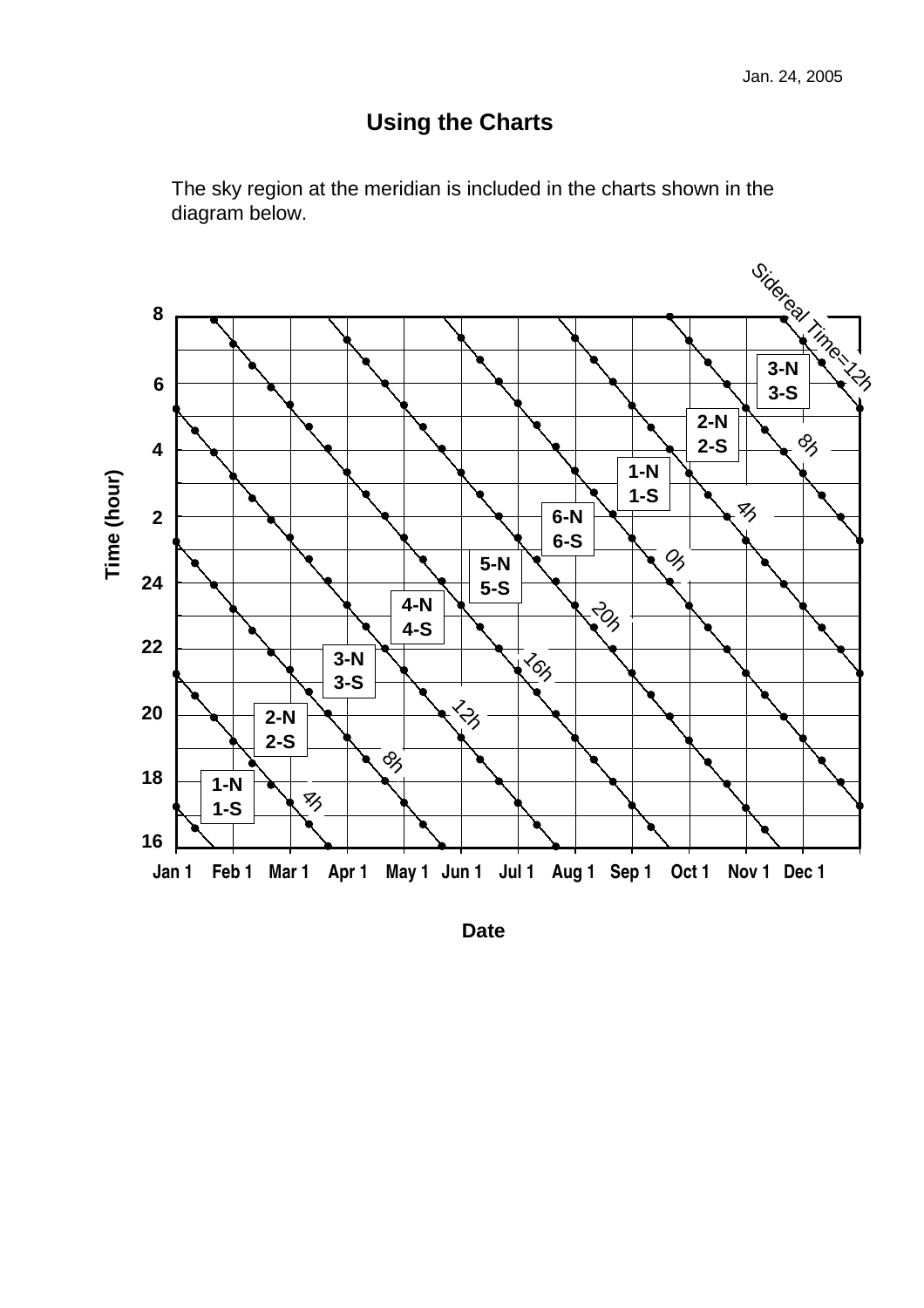# **Constellations (1/2)**

| <b>Constellation Name</b> | Abbreviation | 1n             | 1s           | 2n           | 2s           | 3n | 3s           | 4n | 4s           | 5n | 5s           | 6n           | 6s           |
|---------------------------|--------------|----------------|--------------|--------------|--------------|----|--------------|----|--------------|----|--------------|--------------|--------------|
| Andromeda                 | And          | $\overline{W}$ |              | $\mathsf{P}$ |              |    |              |    |              |    |              | ${\sf P}$    |              |
| Antlia                    | Ant          |                |              |              |              |    | W            |    | P            |    |              |              |              |
| Apus                      | Aps          |                |              |              | ${\sf P}$    |    | $\mathsf{P}$ |    | W            |    | W            |              | $\mathsf{P}$ |
| Aquarius                  | Aqr          | $\mathsf{P}$   |              |              |              |    |              |    |              |    |              | P            | W            |
| Aquila                    | Aql          |                |              |              |              |    |              |    |              | W  | W            | $\mathsf{P}$ | P            |
| Ara                       | Ara          |                |              |              |              |    |              |    | W            |    | W            |              | $\mathsf{P}$ |
| Aries                     | Ari          | W              | ${\sf P}$    | P            |              |    |              |    |              |    |              |              |              |
| Auriga                    | Aur          | $\mathsf{P}$   |              | W            |              | P  |              |    |              |    |              |              |              |
| <b>Bootes</b>             | Boo          |                |              |              |              |    |              | W  | $\mathsf{P}$ | P  |              |              |              |
| Caelum                    | Cae          |                | W            |              | W            |    |              |    |              |    |              |              |              |
| Camelopardalis            | Cam          | $\mathsf{P}$   |              | W            |              | W  |              | P  |              |    |              | ${\sf P}$    |              |
| Cancer                    | Cnc          |                |              | P            | $\mathsf{P}$ | W  | P            |    |              |    |              |              |              |
| Canes Venatici            | CVn          |                |              |              |              | P  |              | W  |              | P  |              |              |              |
| Canis Major               | CMa          |                |              | $\mathsf{P}$ | W            |    | P            |    |              |    |              |              |              |
| Canis Minor               | CMi          |                |              | W            | W            | P  | P            |    |              |    |              |              |              |
| Capricornus               | Cap          |                |              |              |              |    |              |    |              | P  | $\mathsf{P}$ | ${\sf P}$    | W            |
| Carina                    | Car          |                | $\mathsf{P}$ |              | W            |    | W            |    | $\mathsf{P}$ |    | ${\sf P}$    |              |              |
| Cassiopeia                | Cas          | W              |              | ${\sf P}$    |              | P  |              |    |              | P  |              | W            |              |
| Centaurus                 | Cen          |                |              |              | ${\sf P}$    |    | P            |    | W            |    | $\mathsf{P}$ |              |              |
| Cepheus                   | Cep          | W              |              | $\sf P$      |              | P  |              | P  |              | P  |              | W            |              |
| Cetus                     | Cet          | $\mathsf{P}$   | W            |              |              |    |              |    |              |    |              | P            | $\mathsf{P}$ |
| Chamaeleon                | Cha          |                | $\mathsf{P}$ |              | W            |    | W            |    | W            |    | $\mathsf{P}$ |              |              |
| Circinus                  | Cir          |                |              |              |              |    | W            |    | W            |    | W            |              | P            |
| Columba                   | Col          |                | $\mathsf{P}$ |              | W            |    |              |    |              |    |              |              |              |
| Coma Berenices            | Com          |                |              |              |              | P  | P            | W  | P            |    |              |              |              |
| Corona Australis          | CrA          |                |              |              |              |    |              |    |              |    | W            |              | $\mathsf{P}$ |
| Corona Borealis           | CrB          |                |              |              |              |    |              | W  |              | W  |              |              |              |
| Corvus                    | Crv          |                |              |              |              | P  | P            | P  | W            |    |              |              |              |
| Crater                    | Crt          |                |              |              |              | P  | W            | P  | P            |    |              |              |              |
| Crux                      | Cru          |                |              |              | W            |    | W            |    | W            |    | W            |              |              |
| Cygnus                    | Cyg          | $\mathsf{P}$   |              |              |              |    |              | P  |              |    |              | W            |              |
| Delphinus                 | Del          |                |              |              |              |    |              |    |              | P  | $\mathsf{P}$ | W            | W            |
| Dorado                    | Dor          |                | W            |              | W            |    | W            |    |              |    |              |              | $\mathsf{P}$ |
| Draco                     | Dra          | $\sf P$        |              | ${\sf P}$    |              | P  |              | W  |              | P  |              | P            |              |
| Equuleus                  | Equ          |                |              |              |              |    |              |    |              |    |              | W            | W            |
| Eridanus                  | Eri          | $\mathsf{P}$   | P            | ${\sf P}$    | ${\sf P}$    |    |              |    |              |    |              |              | P            |
| Fornax                    | For          |                | W            |              | P            |    |              |    |              |    |              |              |              |
| Gemini                    | Gem          |                |              | W            | P            | P  |              |    |              |    |              |              |              |
| Grus                      | Gru          |                | ${\sf P}$    |              |              |    |              |    |              |    | P            |              | W            |
| Hercules                  | Her          |                |              |              |              |    |              | P  | P            | W  | P            | P            |              |
| Horologium                | Hor          |                | W            |              | W            |    | P            |    |              |    |              |              | P            |
| Hydra                     | Hya          |                |              | ${\sf P}$    | $\sf P$      | P  | P            |    | P            |    |              |              |              |
| <b>Hydrus</b>             | Hyi          |                | W            |              | W            |    | P            |    |              |    | P            |              |              |
| Indus                     | Ind          |                | ${\sf P}$    |              |              |    |              |    |              |    | W            |              | W            |

Note: "W" means that the constellation is in the chart. "P" means that a part of the constellation is in the constellation.